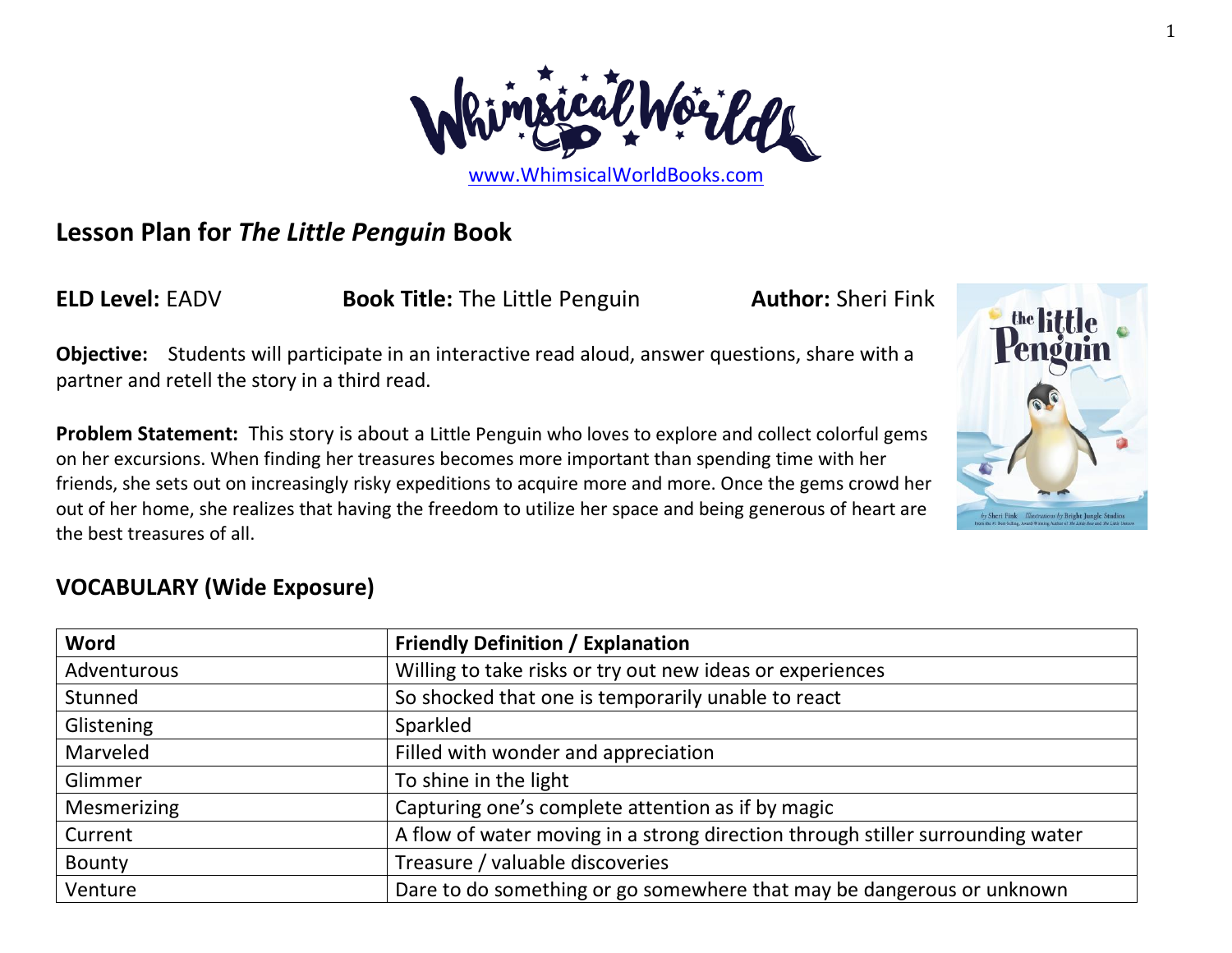| Disheartened | Having lost determination or confidence                            |  |
|--------------|--------------------------------------------------------------------|--|
| Astonished   | Greatly surprised or impressed                                     |  |
| Moderation   | The avoidance of excess or extremes, to enjoy something in balance |  |

### **FIRST READ**: **Inferences/Modeled Reading Behaviors (second read students make the inferences)**

Note: Continue to do what good readers do (make predictions, model asking yourself questions, re-read, summarize, making connections)

- Page 9 I'm thinking that the Little Penguin doesn't want to share her gem with her friends.
- Pages 12-15 I'm thinking that the Little Penguin is taking too many risks to collect gems.
- Page 16 I'm thinking that the Little Penguin feels sad because her butterfly backpack is ruined.
- Pages 19-21 I'm thinking that the Little Penguin filled up her home with gems and now has no place to sleep or play.
- Pages 22-23 I'm thinking that the Little Penguin misses her friends and realizes that friends are more valuable than gems.

"Why" Question to Conclude: Why was the Little Penguin able to share her gems with her friends? What steps did she take to make it right?

#### **SECOND READ: Language Focus: Past perfect**

Q: When the Little Penguin finds her gems, she feels happy and proud.

SF with language focus: The Little Penguin felt \_\_\_\_\_\_\_\_\_\_\_\_\_\_\_\_\_\_\_\_\_ because \_\_\_\_\_\_\_\_\_\_\_\_\_\_\_\_\_\_\_\_\_\_\_\_\_\_\_\_\_\_\_\_\_\_\_\_\_\_\_\_\_\_\_\_\_.

Q: How was the Little Penguin feeling before versus after she shared her gems with her friends?

| SF with language focus: She had been feeling |  | but then feels |
|----------------------------------------------|--|----------------|
|----------------------------------------------|--|----------------|

### **SECOND READ: Common core literature standard: Describe characters and major events in a story using key details**

Prompt or Qs: Describe the Little Penguin at the beginning of the story.

SF: At the beginning of the story, the Little Penguin was \_\_\_\_\_\_\_\_\_\_\_\_\_\_\_\_\_\_\_\_\_\_\_\_\_\_\_\_\_\_\_\_\_\_\_\_\_\_\_\_\_\_\_\_\_\_\_\_\_\_\_\_\_\_\_\_\_\_\_\_\_\_\_\_\_.

Describe the Little Penguin in the middle of the story.